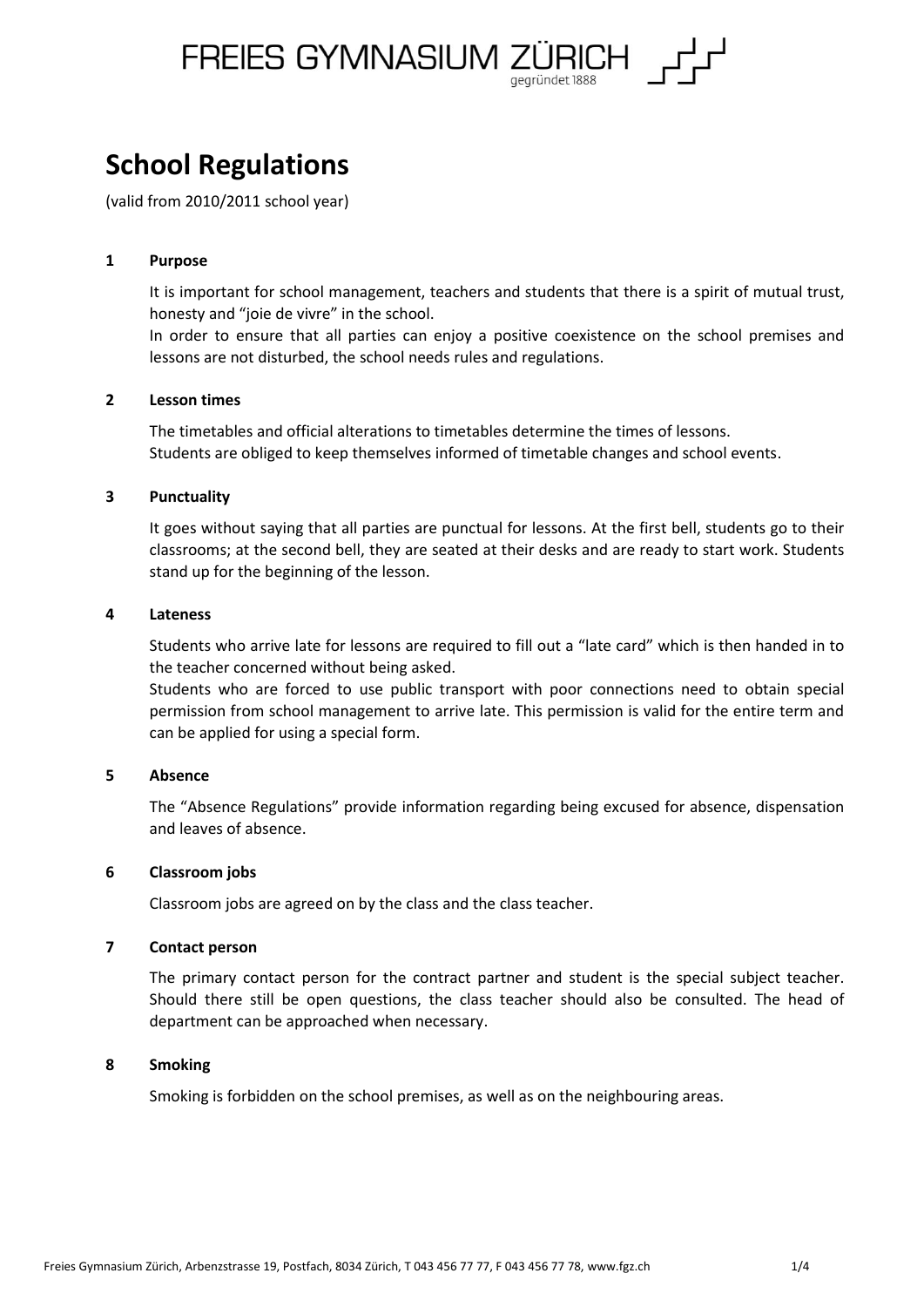

# **9 Alcohol / Drugs**

The possession, supply or sale, and consumption of alcohol or drugs are forbidden. Students are obliged to come to lessons free of any influence of addictive substances.

#### **10 Arms / Violence**

Students are not allowed to bring weapons of any sort to school or to engage in violence.

# **11 Posting information on school notice boards**

Students have the right to post information on the notice boards intended for this purpose (posters, flyers, other information). They must first obtain permission from school management.

#### **12 Events on school premises**

Events on school premises must be authorised by school management.

# **13 Behaviour in the school building**

- With the exception of the breaks, students keep quiet during lesson times in the school buildings. This particularly applies to free lessons.
- It is forbidden for students to chew gum or carry open drinks in the school buildings.
- Skateboards, roller skates, etc., can only be used away from the school premises. They are to be kept in special cupboards in the school buildings.
- In the event of a walking disability attested by a doctor's certificate, students can obtain a key from the administration office for a stipulated period of time. This allows him or her to use the teachers' lift, with a companion should this prove necessary.
- Everybody is dressed appropriately in the school buildings.

# **14 Personal electronic devices (mobile phones, iPods, etc.)**

Personal electronic devices, such as mobile phones, iPods, iPhones, etc. are to be put away during lessons.

# **15 Publication of visual, sound and text material**

Publication of visual, sound or text material that has any connection with Freies Gymnasium Zürich, students or members of school staff requires permission from school management.

#### **16 Throwing objects out of windows**

It is forbidden to throw any objects out of windows.

#### **17 Study areas**

The library is a quiet study area where the consumption of food or drinks is forbidden.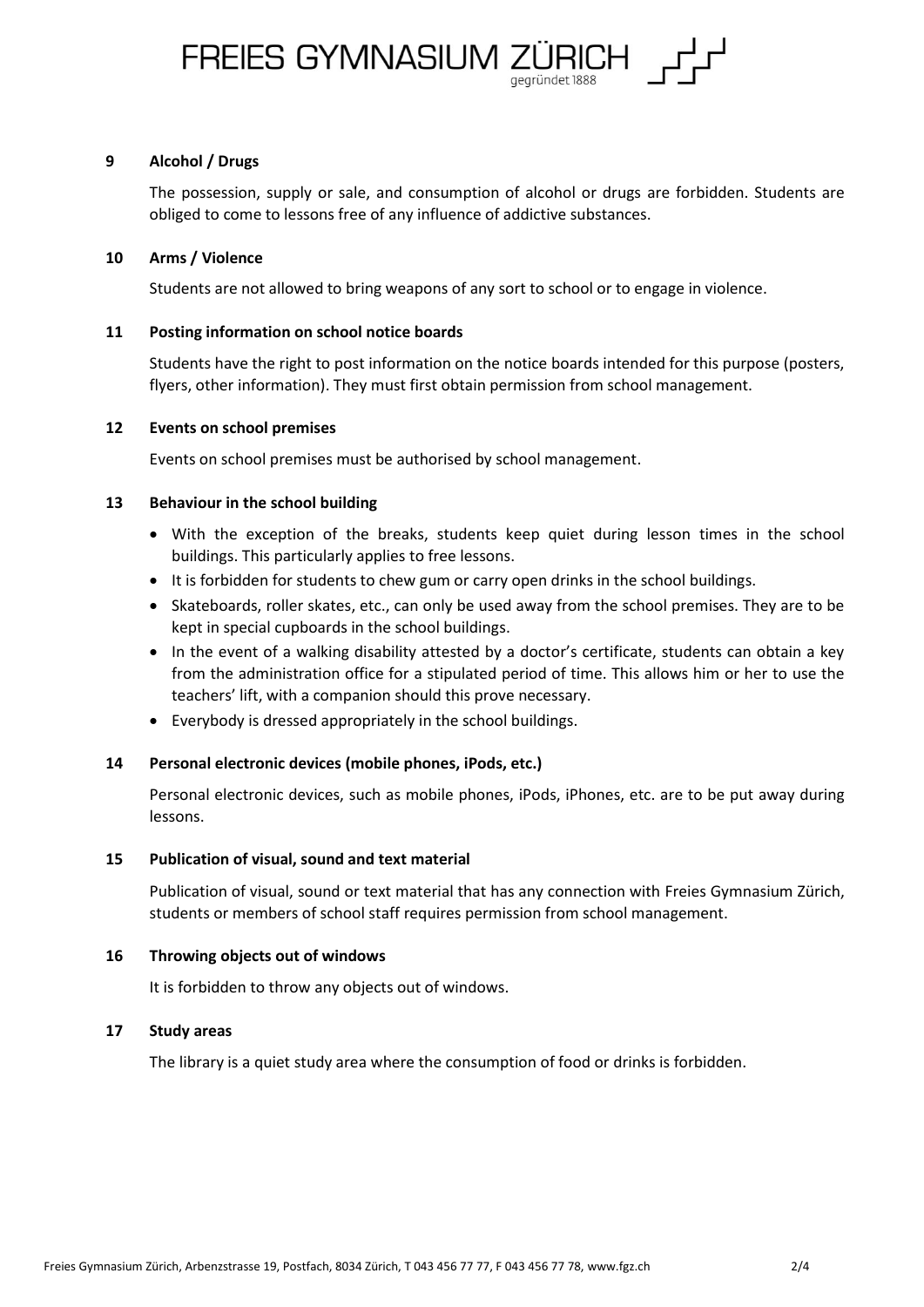# FREIES GYMNASIUM ZÜRICH,

# **18 Canteen / Food**

The canteen is the assigned area for food consumption. Canteen users clear away after themselves without be asked. Sticky or oily foods may only be eaten in the canteen.

# **19 Maintaining order**

- Each class is responsible for keeping their room tidy and in good condition.
- Students are responsible for the safekeeping of their valuables.
- Food is not kept or eaten in classrooms. Only plastic bottles containing water are allowed during lessons, as long as teachers agree.
- Classrooms are to be aired before each lesson and the blackboard cleaned. The floor is to be kept clean.
- At the end of the last lesson of the day, in addition to the previously mentioned rules, all school materials are to be put away and chairs are to be replaced behind desks. Students should then leave the classrooms so that the cleaning staff can do their work.
- There should be no rough play in classrooms. Playing ball or spraying water is forbidden.
- Students must adhere to the seating plan laid down with the special subject teachers.
- Should tables be moved during lessons, they are to be returned to their original place before students leave the classroom. The teacher who allowed the tables to be moved is responsible for overseeing this rule.

# **20 Classroom decoration**

Classrooms also act as visiting cards for our school. The students are responsible for decorating their classrooms in consultation with the class teacher.

# **21 Apparatus and school equipment**

Students are not allowed to set up or use apparatus and school equipment of any kind. The teacher in charge is responsible for the use of apparatus during lessons.

# **22 Cloakroom**

There are cloakroom cupboards available behind the lift for students, with special stands for umbrellas. Coats, etc. must be kept there and not in the classroom. Each student has a locker, equipped with a key, where he or she can put all other material, particularly valuables, for safekeeping.

#### **23 Missing possessions**

Missing objects can be retrieved from the school caretaker in return for a small charge. The money is donated to charitable organisations at home and abroad.